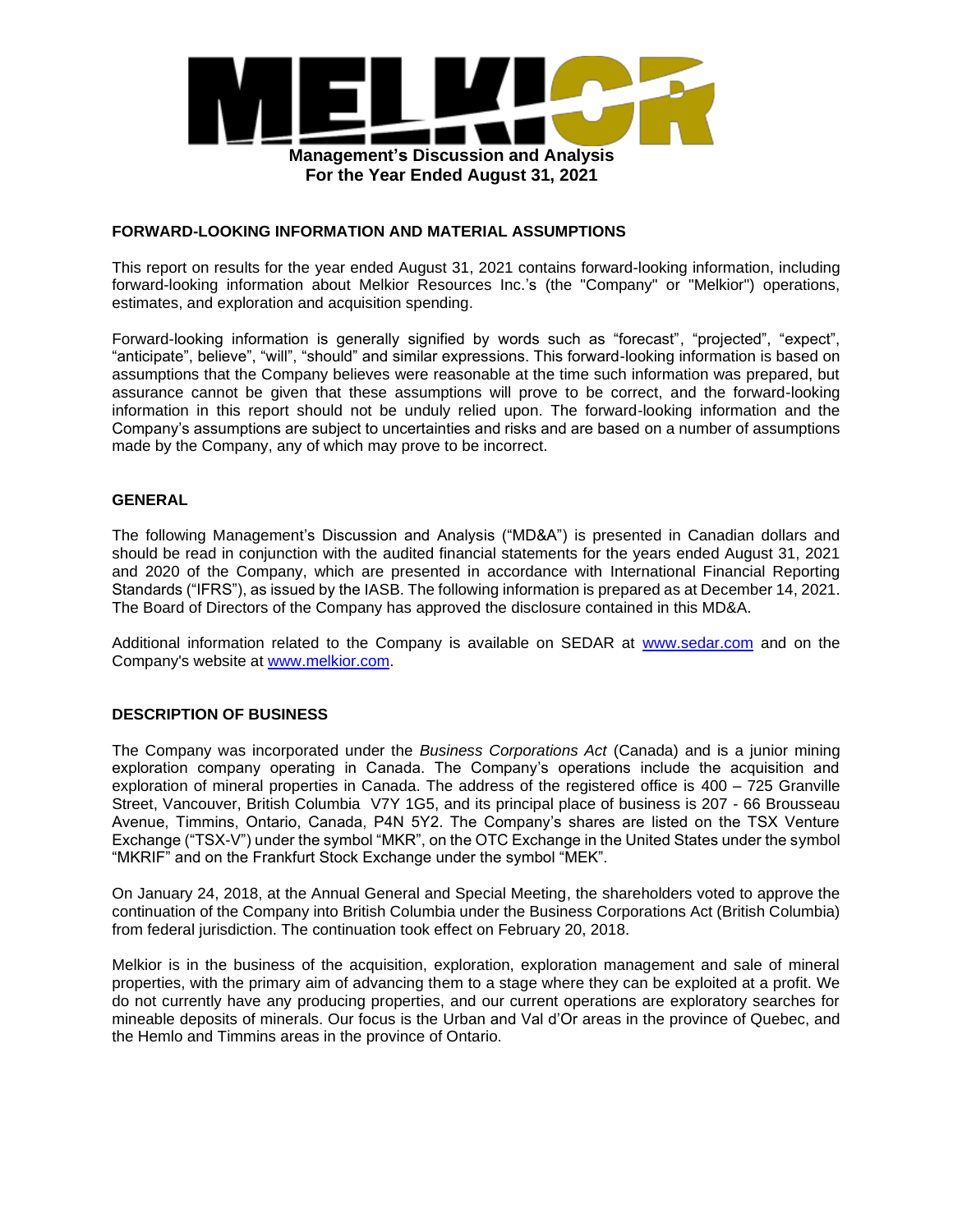### **EXPLORATION PROJECT – TIMMINS**

### **Carscallen**

The Carscallen and Big Marsh Projects were merged in 2017 when claim acquisition made the project claim groups contiguous. Further to this merging of Projects the conversion of legacy mining claims into "cells" had the effect of re-establishing claim boundaries. The creation of the new mining cells from Melkior legacy claims had the effect of making the Bristol Project contiguous with the Carscallen Project. The combined group of contiguous claims is referred to as the Carscallen Project. The Carscallen property now is comprised of 283 of combined Single Cell Mining Claims and Boundary Cell Mining Claims. Each Single Cell Mining Claims is approximately 20 ha. Work expenditures can now be transferred within the entire contiguous claim group. At present time the earliest claim due date in the Carscallen project is in 2020.

The Carscallen Project is located 25 kilometres due west of the city of Timmins, Ontario. Access to the property is excellent, via a series of roads and trails that connect to Highway 101.

The Company holds a 100% interest in the property. Some claims are subject to a 1.5% net smelter return royalty ("NSR") while another group of claims is subject to a 2% NSR of which the Company has the right to buy-out half (1%) of the NSR for \$1,000,000.

In October and November 2010, the Company signed three agreements to acquire 100% interests in additional mining claims in consideration of \$10,000 cash and two 2% NSR royalties, of which 1% can be repurchased for \$500,000 each.

In October 2013, the Company signed a memorandum of understanding ("MOU") with the Mattagami First Nation. As part of the MOU, the Company issued 20,000 common shares (valued at \$8,000) on December 23, 2013. The Company will pay 2% of all exploration costs eligible for assessment credit to the Mattagami First Nation.

On April 7, 2016, the Company issued 21,000 common shares (valued at \$8,400) for the acquisition of a 100% interest in an additional mining claim, totaling 64 hectares, from an arm's length party.

During the year ended August 31, 2017, the Company acquired additional claims through cash purchase agreements and staking. One of the claims is subject to a 2% NSR.

During the year ended August 31, 2018, the Company entered into three agreements for the purchase of six additional claims for the Carscallen property. The Company paid \$12,500 and issued 10,000 common shares (valued at \$7,000) as consideration. Two of the claims are subject to a 2% NSR.

Exploration results from the Company's 2016 exploration program on the Carscallen property can be found on the Company's website and on www.sedar.com.

On November 15, 2017, the Company announced it had received final assay results on its 2017 Carscallen drill program. Results are presented below:

| Drill Hole Location |        |              |            |     | <b>Select Assay Results</b> |          |        |           |          |
|---------------------|--------|--------------|------------|-----|-----------------------------|----------|--------|-----------|----------|
| Drill Hole          | East   | <b>North</b> | <b>EOH</b> | Dip | Azimuth                     | From (m) | To(m)  | Width (m) | Au (ppm) |
| CAR-17-1            | 451337 | 5358114      | 161        | 45  | 180                         |          |        |           |          |
|                     |        |              |            |     |                             | 75.53    | 75.93  | 0.40      | 4.78     |
|                     |        |              |            |     |                             | 80.33    | 81.09  | 0.76      | 3.25     |
| CAR-17-2            | 451475 | 5358028      | 113        | 45  | 240                         |          |        |           |          |
|                     |        |              |            |     |                             | 16.00    | 16.40  | 0.40      | 36.10    |
| CAR-17-3            | 451439 | 5358080      | 89         | 45  | 240                         |          |        |           |          |
|                     |        |              |            |     |                             | 16.00    | 17.20  | 1.20      | 0.63     |
| CAR-17-4            | 451436 | 5358124      | 317        | 45  | 240                         |          |        |           |          |
|                     |        |              |            |     |                             | 152.00   | 153.00 | 1.00      | 1.17     |
|                     |        |              |            |     |                             | 153.00   | 153.65 | 0.65      | 0.79     |
|                     |        |              |            |     |                             | 153.65   | 155.26 | 1.61      | 3.25     |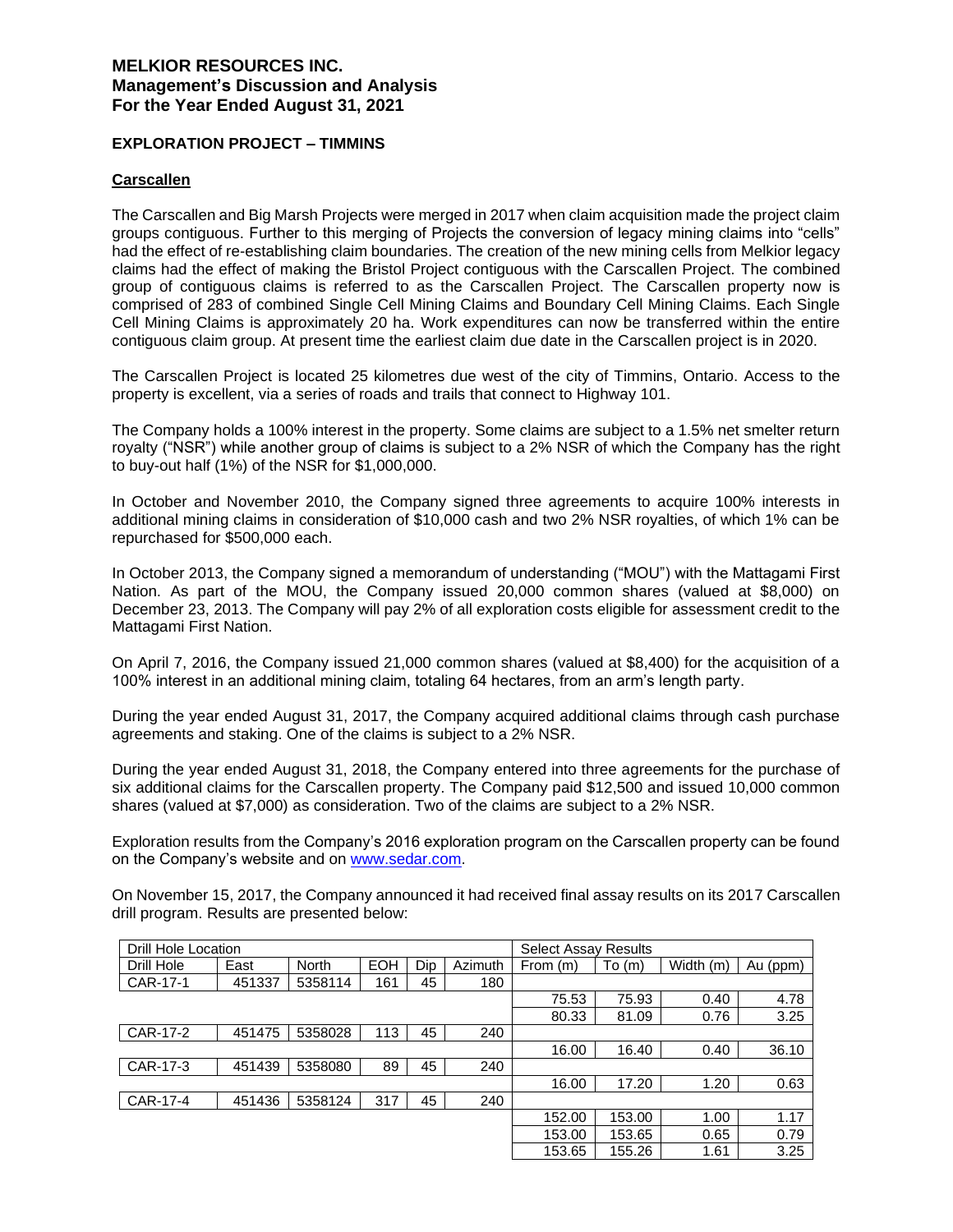|           |        |         |     |    |     | 159.45 | 159.90 | 0.45 | 2.82  |
|-----------|--------|---------|-----|----|-----|--------|--------|------|-------|
| CAR-17-5  | 451436 | 5358124 | 116 | 45 | 60  |        |        |      |       |
|           |        |         |     |    |     | 9.70   | 10.35  | 0.65 | 12.10 |
| CAR-17-6  | 451115 | 5357994 | 233 | 45 | 60  |        |        |      |       |
| CAR-17-7  | 451043 | 5357696 | 259 | 45 | 270 |        |        |      |       |
|           |        |         |     |    |     | 38.90  | 39.65  | 0.75 | 6.84  |
| CAR-17-8  | 450928 | 5357593 | 122 | 45 | 270 |        |        |      |       |
|           |        |         |     |    |     | 57.00  | 57.45  | 0.45 | 6.20  |
| CAR-17-9  | 450994 | 5357430 | 158 | 45 | 270 |        |        |      |       |
|           |        |         |     |    |     | 53.60  | 54.00  | 0.40 | 1.86  |
| CAR-17-10 | 450928 | 5357456 | 65  | 45 | 90  |        |        |      |       |
| CAR-17-11 | 450888 | 5357424 | 98  | 70 | 90  |        |        |      |       |
| CAR-17-12 | 451761 | 5356344 | 47  | 45 | 220 |        |        |      |       |
| CAR-17-13 | 451738 | 5356577 | 557 | 43 | 250 |        |        |      |       |
|           |        |         |     |    |     | 72.40  | 74.00  | 1.60 | 21.80 |
|           |        |         |     |    |     | 87.00  | 88.00  | 1.00 | 1.33  |
|           |        |         |     |    |     | 89.00  | 90.00  | 1.00 | 0.99  |
|           |        |         |     |    |     | 173.55 | 174.40 | 0.85 | 0.79  |
|           |        |         |     |    |     | 226.25 | 227.25 | 1.00 | 0.54  |
|           |        |         |     |    |     | 268.65 | 269.55 | 0.90 | 0.32  |
|           |        |         |     |    |     | 273.85 | 274.45 | 0.60 | 2.58  |
|           |        |         |     |    |     | 291.65 | 292.18 | 0.53 | 8.73  |
| CAR-17-14 | 451736 | 5356624 | 195 | 50 | 250 |        |        |      |       |
|           |        |         |     |    |     | 65.20  | 66.00  | 0.80 | 49.10 |
|           |        |         |     |    |     | 66.00  | 66.80  | 0.80 | 14.20 |
| CAR-17-15 | 451736 | 5356624 | 164 | 70 | 250 |        |        |      |       |
| CAR-17-16 | 451741 | 5356521 | 710 | 51 | 250 |        |        |      |       |
|           |        |         |     |    |     | 77.60  | 77.90  | 0.30 | 17.50 |
|           |        |         |     |    |     | 77.90  | 79.10  | 1.20 | 0.36  |
|           |        |         |     |    |     | 191.45 | 191.85 | 0.40 | 6.63  |
|           |        |         |     |    |     | 243.36 | 244.16 | 0.80 | 0.60  |
|           |        |         |     |    |     | 267.00 | 268.00 | 1.00 | 0.08  |
|           |        |         |     |    |     | 277.70 | 278.00 | 0.30 | 4.18  |
|           |        |         |     |    |     | 283.00 | 283.45 | 0.45 | 0.69  |
|           |        |         |     |    |     | 292.40 | 292.75 | 0.35 | 1.16  |
|           |        |         |     |    |     | 367.41 | 368.00 | 0.59 | 0.47  |
|           |        |         |     |    |     | 368.00 | 368.85 | 0.85 | 0.69  |

A detailed discussion on the drill results is posted on the Melkior website (http://www.melkior.com/wpcontent/uploads/MKR-Interim-Drilling-Results-Carscallen-2017.pdf).

On February 6, 2018, the Company announced completion of a test Mise a la Masse survey over portions of the Behemoth Zone on the Carscallen Project, Timmins, Ontario. Three different input points were evaluated over the test grid area: Whaleback Outcrop (9.5 g/t Au); Jowsey 1946 trench; and the shallowest gold zone encountered in CAR-17-16 (17.50ppm gold over 0.30m @77.75m depth). See the February 6, 2018 news release for the Mise a la Masse maps.

Asymmetries in the electrical potential plots indicate that the current input zones are not isolated but have preferred current/conductive channels. The results of the method test indicate that the Mise a la Masse survey method could be used more extensively over the Behemoth Zone and elsewhere on the Carscallen Project. Mise al la Masse testing could also be used to establish inter-connectivity between conductive zones in adjacent drill holes.

The Mise al la Masse testing of the shallowest gold zone encountered in CAR-17-16 (17.50ppm gold over 0.30m @77.75m depth) appears to indicate that the conductive zone extends to the north. CAR-17-13 and CAR-17-14, both of which encountered the same gold zone as CAR-17-16 are located within the defined elevated zone of voltage potential on the Mise a la Masse map. The continuation of the gold zone encountered in CAR-17-16 to the south is in question as decreasing voltage potential appears more symmetrical in that direction. A structural offset could be responsible for the apparent conductor termination. Historic maps indicate a VLF conductor is co-incident with the gold zone and that this VLF conductor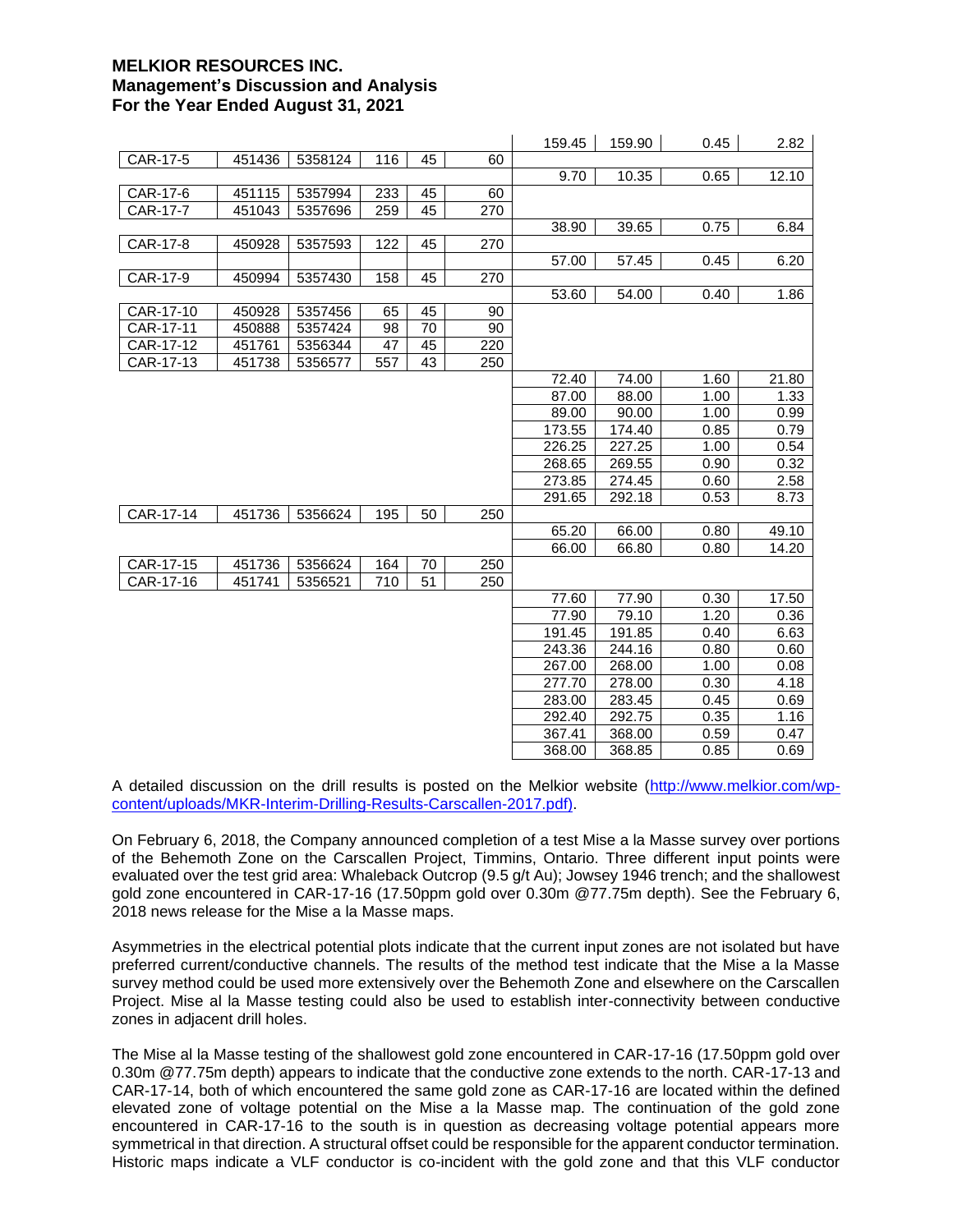continues 370m south to Highway 101. This historic map also indicates that the VLF conductor extends 480m northwards and is co-incident with a topographic discontinuity that has been demonstrated to be associated with a fault that contains a gold bearing quartz vein by the latest drilling and analytical results.

The "Whaleback" gold showing discovered in 2017 is located in a low lying swampy area 200m due west of CAR-17-13. The "Whaleback" gold showing returned assays up to 9.5 g/ton Au from grab samples. Mineralization is hosted in a silicified cataclastic zone in granite that hosts a multi-episodic quartz vein (Az290, -70E) up to 30 cm wide. Drill hole CAR-17-13 undercut this surficial gold bearing structure at a depth of about 200m. The mineralization in the Whaleback Outcrop is at Az290 degree, this orientation is at odds with many other local trend indicators. The 290 trend however is consistent with the trend of AUMO gold zones located about 100m east of CAR-17-16 on Tahoe Canada claims. The Mise a la Masse survey input current directly into the gold bearing zone of the Whaleback Outcrop. The Mise a la Masse data for the Whaleback Outcrop survey indicates potential continuity of the conductive zone to the northeast as well as to the east, potentially linking into the AUMO system of gold zones. The Whaleback Outcrop is located about 200m WNW (Az290) from CAR-17-16.

On March 6, 2018, the Company announced the assays from the 2017 soil sampling program on the Carscallen Project have been received. Melkior undertook a soil sampling program over a one-kilometre square area of the Carscallen Project in 2017. The area sampled included the central project area, where over 90% of drilling has been undertaken (Zamzam, Jowsey, Shenkman, Wire Gold areas). Soil samples were collected from both the A and B-horizons, at 25 m spacing, and submitted for trace analysis (ALS method, AuME-TL43).

Generally, there was a good correlation between the assays of the A and B-horizon samples. Very few areas of anomalous gold were detected in the B-horizon not observed in the A-horizon at the same location. Generally, B-horizon anomalous areas were observed to have a smaller footprint but co-located with Ahorizon anomalies.

Software based statistical evaluation indicates that bismuth is the only element strongly corelated to gold within the soil dataset. This association appears to be validated by a strong correlation of gold and bismuth soil anomalies with both: surficial gold showings; and shallow intersections of gold in drill holes. Surface samples from the Jowsey showing have assayed up to 1,725 ppm Bi (sample MKR-WTK-B84, 843 ppm Au, 1,725 ppm Bi).

An overlay of drill core sample bismuth ICP assays located at shallow sample depth (less than 100m) has a very good correlation with the bismuth in soil anomalies. Additionally, overlaying of all historic assay data from drilling where Au > 1.0 ppm and the sample depth less than 100m has a very good correlation with bismuth in soil at surface.

Historically, high bismuth assays without significant gold values have not been considered worth following up. Going forward, a greater significance in the association of bismuth and gold is going to be incorporated into the Carscallen exploration program.

Drilling in 2008 defined the southern limit of the Zamzam Zone where continuity between closely spaced drill holes was lost in the southerly direction. About 100m south-west of the area of lost continuity (TW-08- ZZ-1) recent soil sampling data indicates there is a prominent and persistent north-south oriented bismuth in soil anomaly. The bismuth in soil anomaly is about 350 meters long and generally located in a shallow trough immediately adjacent and west of a north-south trending persistent bedrock ridge. This ridge is clearly visible on the LIDAR dataset and has also been observed in the field, where historical trenching has been investigated at several locations along its length. It is notable that the soil sample locations that define the bismuth in soil anomaly are in relatively undisturbed terrain, increasing confidence in their significance.

Gold in soil anomalies are present along the northern extension of the primary Target A structure and the area of the NNE mineralized fault discovered by CAR-17-5 (12.10ppm Au, 109ppm Bi over 0.65m @ 9.70m). This soil data reinforces Melkior's commitment to continue with exploring Target A as defined in the 2017 Exploration Plan.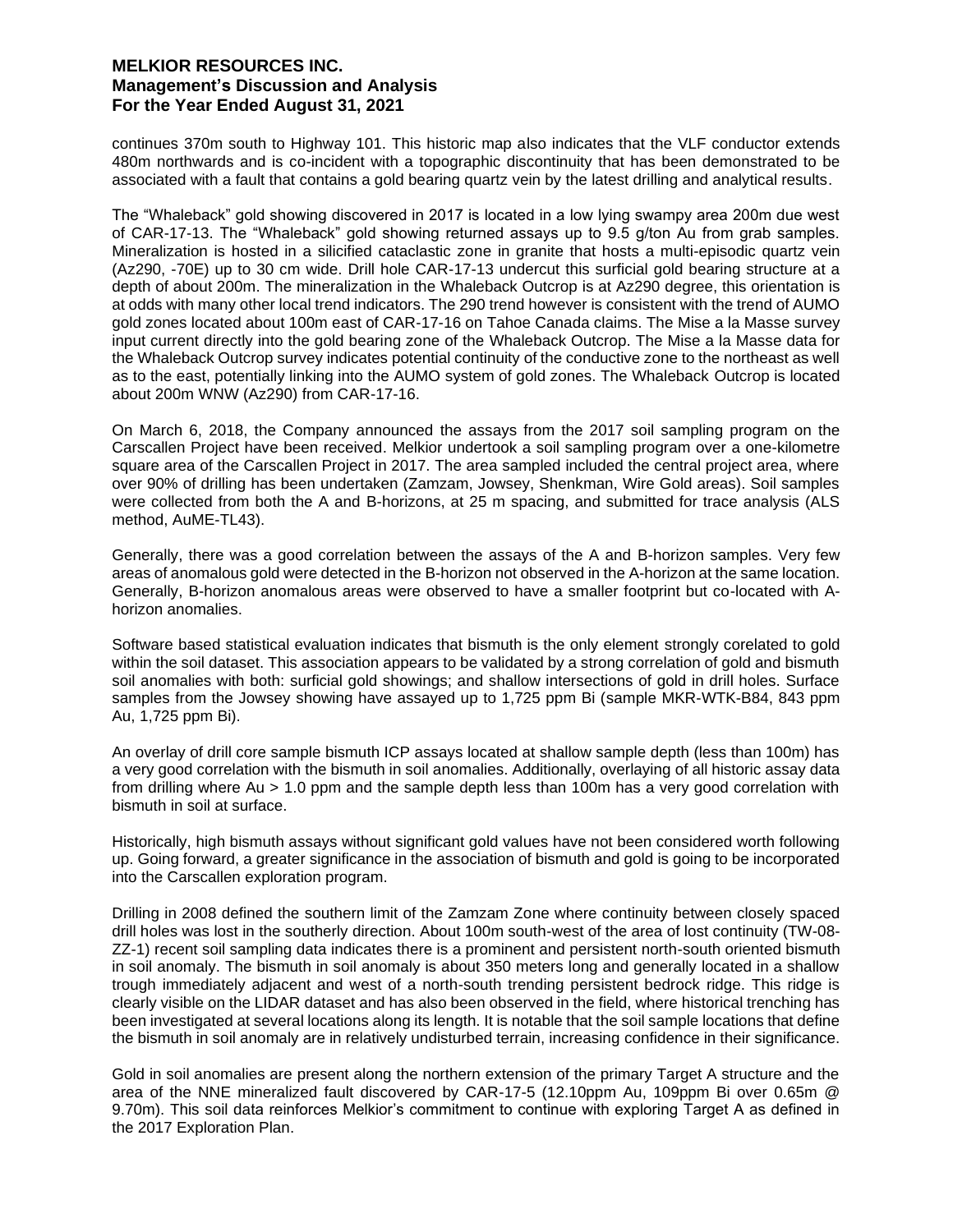The largest bismuth in soil anomaly defined is co-incident with the Big Marsh – Mahoney Lake drainage system. There is a substantial bismuth in soil anomaly that starts at the junction of Big Marsh drainage – Mahoney Creek and extends along the inferred fault system to the northern limit of the area sampled. This northern limit of the bismuth in soil anomaly is 100m south of a historic 120 ppb gold in soil anomaly. Arsenic and copper are both anomalous and co-incident with the bismuth in soil anomaly. Melkior is evaluating the hypothesis that the Big Marsh – Mahoney Lake drainage system is a north-south fault system and linked by a splay fault to the Porcupine Destor Fault Zone. The 2017 soil sampling program covers one kilometre of the interpreted fault zone.

The integration and evaluation of the new soil assay information is ongoing and will be incorporated into future Melkior's Carscallen Exploration Plans.

During the year ended August 31, 2017, the Company paid \$5,000 for a 100% interest in a claim located in Carscallen Township. This claim was part of the Big Marsh property, where the Company has existing claims. The Carscallen and Big Marsh projects were merged in 2017 when this claim acquisition was made to make the project claim groups contiguous. The combined group of contiguous claims is referred to as the Carscallen Project, which also now includes the former Bristol Project.

On September 18, 2019, the Company announced a new gold surface grab sample on the Denton property that assayed 9.59 g/t gold and 6.6 g/t silver.

In October 2019, the Company completed its 2019 drill campaign in Carscallen Township. The first two drill holes were designed to follow up on historical intercepts of 3.33 g/t Au over 4.5 meters in drill hole CAR-45-2010 within the Zam zone and 14.21 g/t Au over 2.9 meters in drill hole WKD-07-6B within the Shenkman zone. It has intersected 23.5 g/t Au over 8.0 meters from 426.0 to 434.0 meters Including 372 g/t Au over a half meter from 433.0 to 433.5 meters on the third deep hole CAR-19-03A.

In November 2019, the Company acquired 15 additional mining claims that straddle the northern boundary of its Carscallen land package. Please refer to the link below for an updated property map: http://www.melkior.com/rch-content/uploads/melkior\_claim\_map\_nov2019-1.pdf

On January 23, 2020, the Company announced the results of the down hole mise-a-la masse survey which was completed on drill holes CAR-19-03A and CAR-80-2012. The results can be found in the January 23, 2020 news release.

On May 6, 2020, the Company entered into an option agreement of 6 cell units (the "Carscallen Claims"). Pursuant to the option agreement, the Company can acquire 100% interest in the Carscallen Claims, subject to a 3% NSR, in consideration for:

- On signing, cash payment of \$10,000 (paid);
- Upon TSX-V acceptance, issuance of 75,000 shares of the Company (issued, valued at \$61,500);
- On the first anniversary, cash payment of \$10,000 (paid) and issuance of \$25,000 worth of shares issued at the weighted average price of the common shares for the 10 trading days immediately preceding (issued); and
- On the second anniversary, cash payment of \$10,000 and issuance of \$25,000 worth of shares issued at the weighted average price of the common shares for the 10 trading days immediately preceding.

The Company may purchase one-half of the NSR at any time for the sum of \$1,000,000.

In May 2020, the Company announced that it believes to have discovered a new VMS hosted environment in the Carscallen property in its 2020 spring drill program. The third drill hole, CAR-20-06 tested a mise-ala-masse (MALM) conductor and encountered strong chalcopyrite (copper), sphalerite (zinc) mineralization, described as clots and disseminations, as well as arsenopyrite, pyrite and pyrrhotite mineralization with visible gold hosted within lithologies such as a previously unknown massive rhyolite which typically hosts mineralization in VMS environments. The results of the 2020 spring drill holes can be found on the May 21, 2020 news release.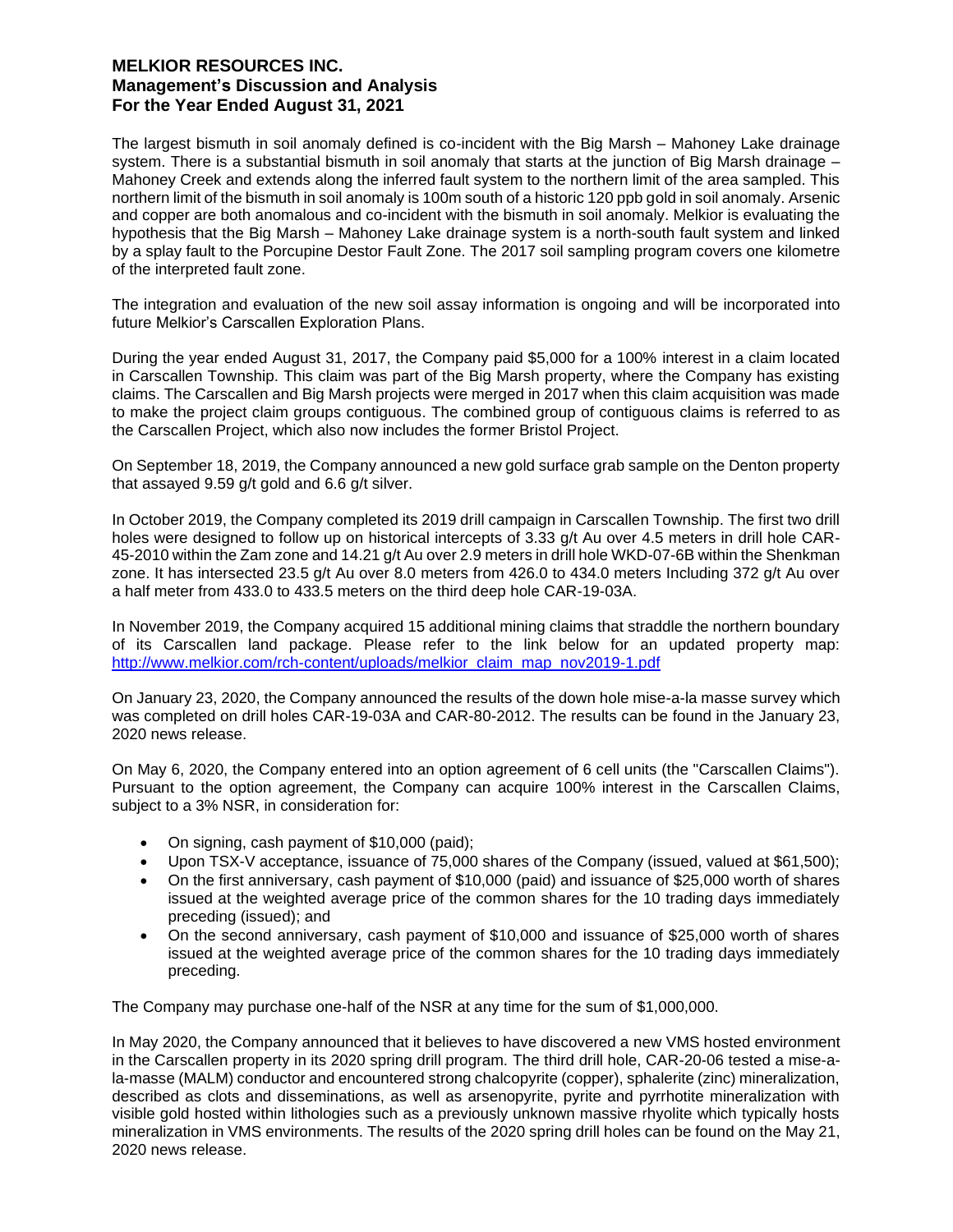In June 2020, the Company completed its first phase of Leapfrog Drill database processing which has further highlighted the potential of the high-grade gold systems Melkior is uncovering at the Carscallen property. The details can be found on the June 26, 2020 news release.

In September 2020, the Company closed a strategic partnership with Kirkland Lake Gold Ltd. ("Kirkland"). Under the terms of the option agreement (the "Kirkland Option Agreement"), the Company has granted Kirkland the right to earn-in up to 75% interest in the Carscallen Project.

Under the terms of the Kirkland Option Agreement, Kirkland has an option to earn a 50% interest in the Carscallen Project in consideration for completing \$10 million in exploration expenditures over a period of 5 years (the "Phase 1 Expenditures"). Kirkland has a minimum commitment of \$3 million during the first 2 years of the option period, which includes \$1.5 million and a minimum of 3000 metres of drilling to be completed in the first year. Should Kirkland fail to incur the Phase 1 Expenditures during the option period, Kirkland's option to acquire the 50% interest shall expire.

Upon Kirkland completing the Phase 1 Expenditures and earning its 50% interest, the parties shall enter into a joint venture agreement to carry on operations with respect to the Carscallen Project (the "Joint Venture"). Upon the formation of a Joint Venture, Kirkland will have the right to earn an additional 25% interest in the Carscallen Project by incurring exploration expenditures of \$100 million within the first 5 years of the formation of the Joint Venture. Any additional funds required beyond the \$100 million will be contributed by the Joint Venture parties based on their proportional joint venture interests.

In October 2020, through the strategic partnership with Kirkland, the Company commenced a 3,800 metre drill program. In January 2021, the drill program was extended to 4,500 metre. The drill program focuses on the 800 metre-long northwesterly trending Zam – Shenkman Trend which has already been partially defined by past drilling and produced multiple high-grade intercepts of gold.

In May 2021, the Company announced the final results from 5,618 metre drilling program on the Carscallen Property. The drill highlights include:

- $\bullet$  14.76 g/t Au over 2 metres, including 60.5 g/t Au over 0.5 metres;
- 8.93 g/t Au over 3 metres;
- 6.85 g/t Au over 4.1 metres; and
- 6.18 g/t Au over 2 metres.

See the May 12, 2021 news release for details.

## **Bristol**

The Company holds a 100% interest in claims forming the Bristol property acquired through staking during the year ended August 31, 2017. A B-horizon soil sampling program was undertaken in 2017 over a conductive anomaly. The area of the soil sampling survey is about one-half square kilometre, samples were taken at 25 m spacing, and submitted for trace analysis (ALS method, AuME-TL43). The results have been received but reporting has not yet been completed.

## **EXPLORATION PROJECT – HEMLO/WHITE LAKE**

On May 12, 2017, the Company entered into an agreement to acquire a 100% interest in the initial Hemlo property. The Company paid \$5,000 and issued 150,000 common shares (valued at \$90,000) as consideration for this initial property. The vendor holds a 3% NSR, of which one-third may be purchased by the Company for \$1,000,000. The Property is located within the Hemlo greenstone belt, 22 kilometres east of the Hemlo Gold Mine currently operated by Barrick Gold Corporation.

The White Lake Project has grown since the initial acquisition and is currently comprised of 333 contiguous combined Single Cell Mining Claims and Boundary Cell Mining Claims with each Single Cell Mining Claim being approximately 20 hectares.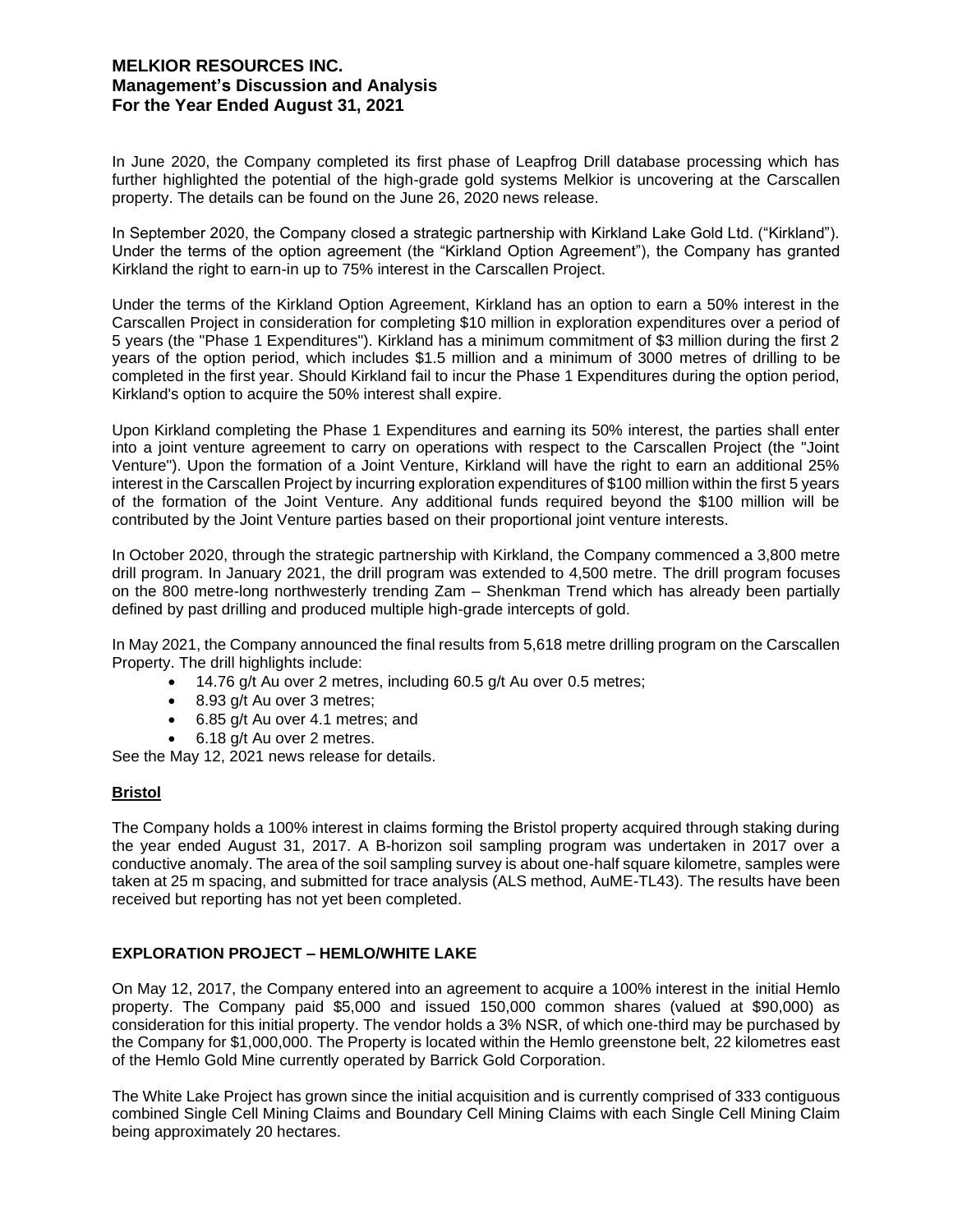During the year ended August 31, 2017, the Company acquired additional claims through cash purchase agreements and staking. A 1% NSR is held by Doug Kakeeway on a group of 5 blocks comprised of 38 legacy claim units (TB4284867, TB4284868, TB4284869, TB4284870, TB4284871).

On March 7, 2018, the Company announced that the assays from the 2017 soil sampling program on the White Lake Project (Hemlo) had been received. Melkior undertook a soil sampling program over 4 square kilometres of the Hemlo/White Lake Project in 2017. The area sampled is centered on the Kakeeway claim group. These claims host a combination of NW-SE trending: mafic-felsic geologic contacts locally with gold bearing veins; gold in soil anomalies; IP chargeability anomalies; and VLF conductors. Soil samples were collected from the A-horizon, at 25 m spacings, and submitted for trace analysis (ALS method, AuME-TL43).

A NW-SE trend in the distribution of anomalous gold in soil, parallel to geological contacts, was anticipated. However, the distribution of anomalous gold in soil over the sample area is more complex.

Software based statistical evaluation of correlated elements was conducted using the Correlations Report of Geosoft Geochemistry extension to Esri ArcMap. This report indicates that germanium is the only element with a significant correlation to gold within the soil dataset. A correlation was expected between gold and several other "normal pathfinder elements", but no other associations are substantiated based strictly on the 2017 soil dataset. Significant reliance was placed on the gold-germanium association in the interpretation of the soil data.

The distribution of germanium in the A-horizon soil samples provides an unanticipated interpretation through the distinct and isolated nature of the anomalous areas. The anomalous germanium distribution can generally be described as two intersecting perpendicular linear anomalies.

The dominant germanium in soil anomaly is 2 kilometres long, persistent across the entire width of the sample area, oriented NE-SW, perpendicular to volcanic contacts, and co-incident with a prominent topographical lineament. This dominant germanium in soil anomaly is locally co-incident with reported gold in soil anomalies in excess of 500 ppb that are located about 400 m from the edge of the sample area (Royal Oak Mines, AFRI 42C13SE0069). If this anomalous trend was consistent and continued to the northeast, the strike extension would continue through the Melkior claim group for about 5 kilometres.

The secondary germanium in soil anomaly is also about 2 kilometres long but less persistent across the width of the sample area, oriented NW-SE it parallels mafic-felsic geologic contacts and historic: gold in soil anomalies; IP chargeability anomalies; and VLF conductors. The anomalous trend is also locally coincident with groups of EM conductors defined by historic airborne surveys.

In January 2019, Melkior undertook a geological field program and undertook a GEOTECH helicopter borne EM, magnetometer survey over the entire White Lake Hemlo Project. Melkior's goal is to advance the White Lake Project to the drill stage. The Kakeeway claim has an existing MNDM Exploration Permit in good standing that permits drilling.

In June 2019, Melkior received the detailed magnetic maps for the Denton project, which is available for download at http://www.melkior.com/rch-content/uploads/Denton\_Drone\_Mag\_Survey\_2019.pdf.

On November 20, 2020, the Company announced the closing of an option and joint venture agreement with Barrick Gold Inc. ("Barrick"), a wholly-owned subsidiary of Barrick Gold Corporation. Under the terms of the option agreement entered into between the Company and Barrick (the "Barrick Option Agreement"), Melkior has granted Barrick the right to earn-in up to a 75% interest in the Hemlo Project located 20 kilometres east of Barrick's Hemlo Mine.

Under the terms of the Barrick Option Agreement, Barrick has an option to earn a 75% interest in the Property in consideration for completing \$4 million in exploration expenditures over a period of 5 years. Barrick has a minimum commitment of \$0.5 million during the first 2 years of the option period. Barrick will act as the operator of the Hemlo Project during the option period. All expenditures beyond the minimum commitment are optional. Should Barrick fail to incur the expenditures during the option period, Barrick's option to acquire the 75% interest shall expire.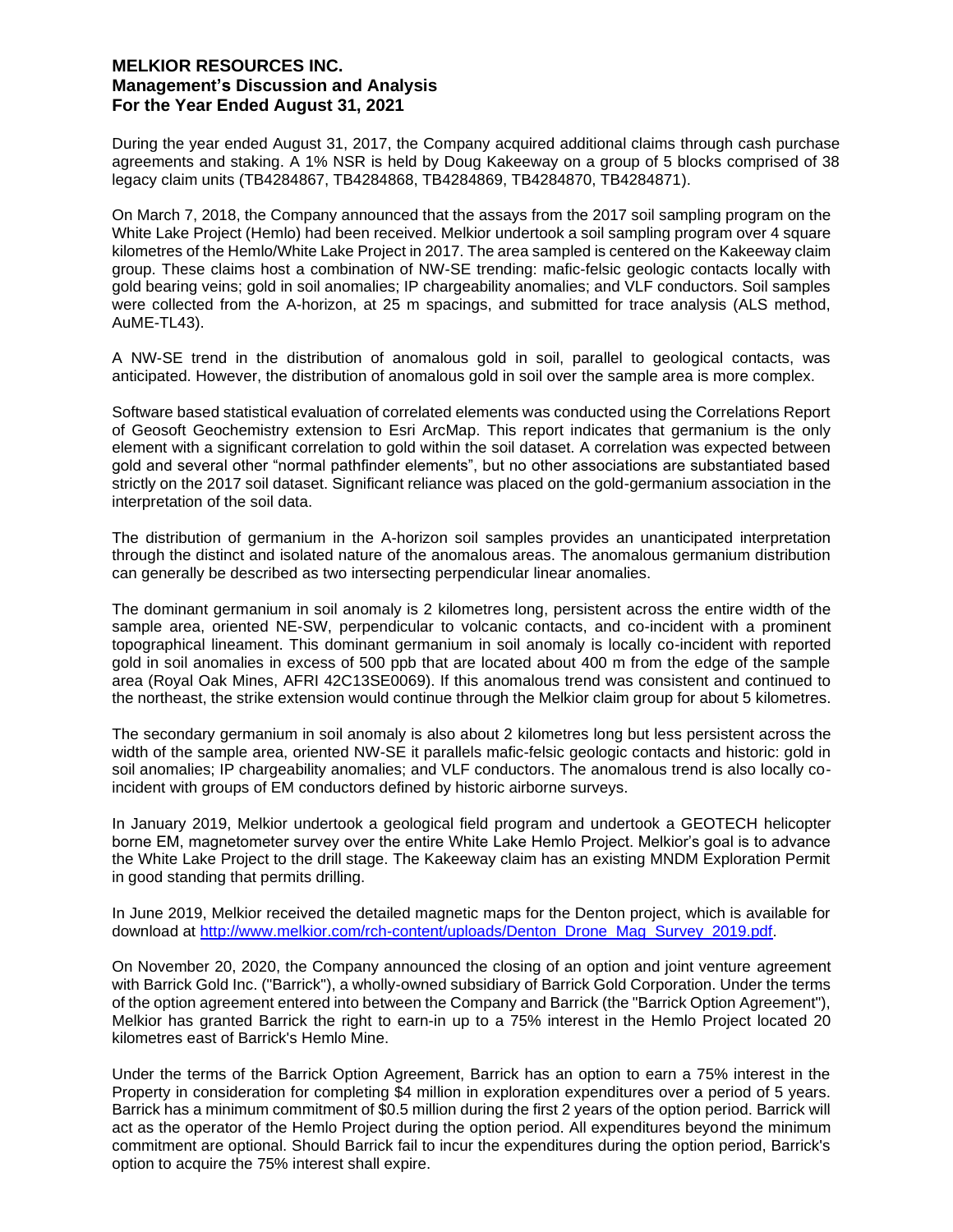Upon Barrick completing the expenditures and earning its 75% interest, the parties shall enter into a joint venture agreement to carry on operations with respect to the Hemlo Project. Funds required for further development will be contributed by the joint venture parties based on their proportional joint venture interests. Dilution of a shareholder's interest below 10% will result in the conversion of the interest to a NSR royalty of either 1% or 2% on certain claims dependent on pre-existing royalties.

On November 20, 2021, Barrick withdrew from the Barrick Option Agreement.

## **EXPLORATION PROJECT – URBAN/MASERES**

During the year ended August 31, 2017, the Company acquired claims in the Urban area of Quebec through map staking. The Company has a 100% ownership in the claims and there is no NSR. Melkior's review of available geological and geophysical information and historical work in the Urban area identified the area selected for map staking.

During the year ended August 31, 2018, the Company acquired additional claims through staking.

On December 22, 2017, the Company closed a private placement of 769,231 flow-through common shares at a price of \$0.65 for gross proceeds of \$500,000. The Company spent the proceeds of the private placement on the Urban project.

On March 5, 2018, the Company announced completion of the data collection portion of a 2,170-line kilometre GEOTECH VTEM plus time-domain helicopter borne magnetometer and EM survey. Melkior conducted a soil sampling test grid over this EM trend in 2017. On September 19, 2017, the Company announced complete assay results had been received on a soil sampling program. The results can be found at: http://www.melkior.com/maseres-gold-project/assay-results/

A-horizon soil analysis over the EM trend returned up to 121 ppb Au; 59 ppm Ag; 93 ppm Cu; 78 ppm Zn; 30 ppm Pb (NR September 17, 2017).

On May 23, 2018, the Company announced receipt of final data for the EM survey. The VTEM survey data supports the hypothesis that the Urban Barry Greenstone Belt continues south of the Osisko Black Dog Project and traverses Melkior's Maseres Project.

On June 19, 2018, the Company announced initiation of a summer work program of a combination of geological work and soil sampling. The program comprised prospecting areas of the EM conductors, attempting to anchor conceptual ideas with geological information and assays. The initial program had a goal of 5,000 A-horizon soil samples to be collected on a 50 m x 50 m grid spacing.

The summer of 2018 on the Maseres Project was spent on reconnaissance geology, ground truthing the plethora of VTEM EM anomalies and conducting a soil sampling survey over priority EM conductors. The program was still progressed late into the fall of 2018 and was terminated based on weather conditions. Partial results from the soil survey have been received and support Melkior's interpretation of the geology of the area and its mineral potential. An expert interpretation of the VTEM survey data Melkior obtained in March 2018 was solicited and the report was made available on Melkiors website on its receipt. It is Melkiors opinion that the interpretation supports Melkiors hypotheses of the geology of the area and its mineral potential. The fall and winter of 2018 were spent evaluating the soil data in conjunction with the reconnaissance geology data and the expert interpretation of the VTEM data.

Melkior signed a contract for a maximum of 5,000 meters of NQ drilling on the Maseres Project in December 2018 drilling was initiated on January 15, 2019. Twenty holes totaling 4,899 meters were constructed along 2.4 km of priority EM trend. Assays have only been completely received up to MS-19-7. Drill holes MS-19- 8 to MS-19-20 (13 holes) have not yet been submitted or received in their entirety at present time. Phase 2 plans will be presented after all data has been received and interpreted. The Maseres drilling permit has been renewed for 2019.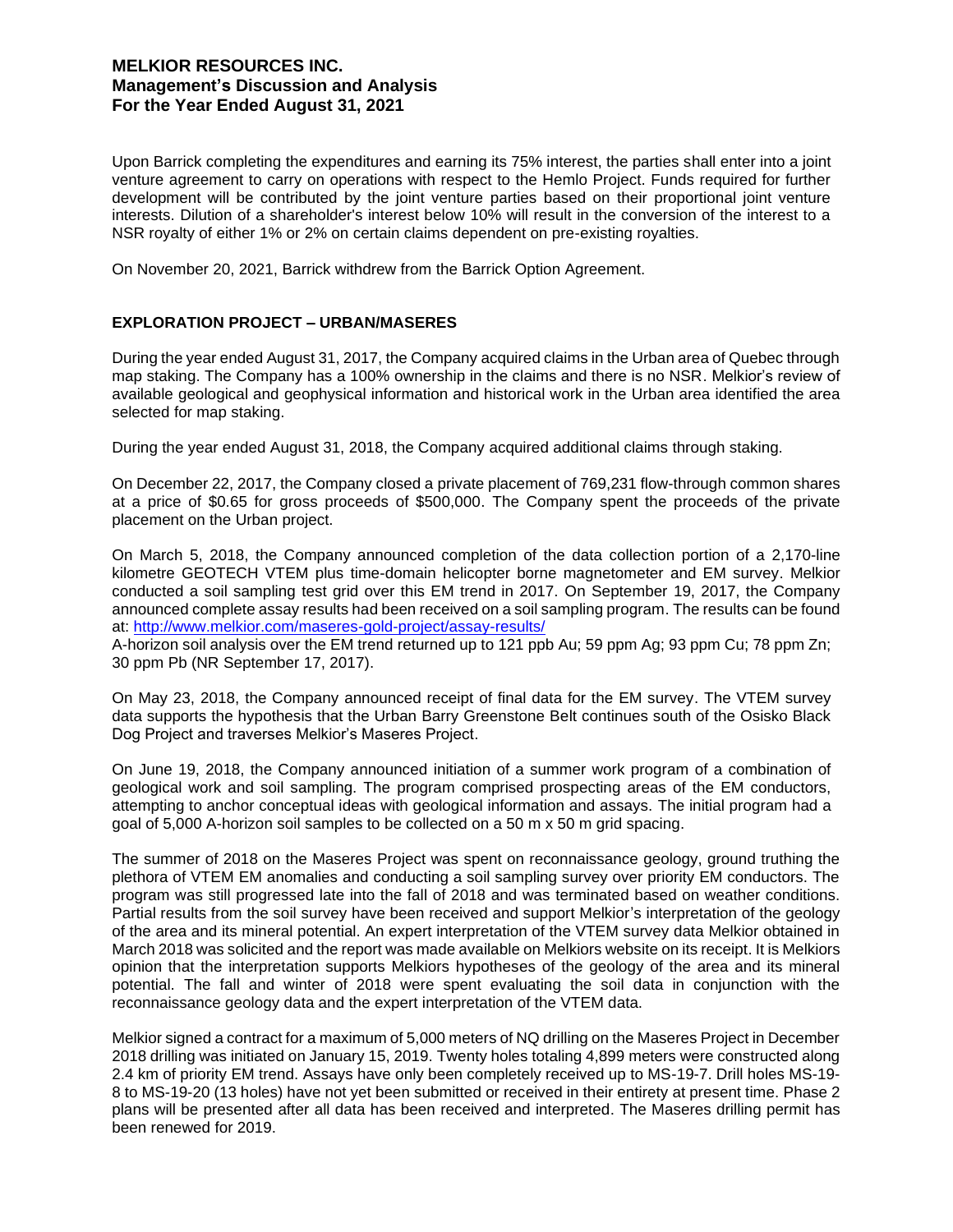Melkior signed a contract for a maximum of 5,000 meters of NQ drilling on the Maseres Project in December 2018 and the first drill program was completed in March 2019. Twenty holes totaling 4,899 meters were constructed along 2.4 km of priority EM trend. This initial phase of drilling has established that the priority EM anomalies reflect the presence of VMS stratigraphy on the Maseres Project along the 2.3 km of the drilled trend. Maximum assays for the main VMS elements were 181.0 g/t Ag, 0.14 % Cu, 0.69 % Pb, 1.74 % Zn, 0.309 ppb Au. A complete list of drill hole locations, assay results along with select maps are available from the following links:

- Collar Locations: 2019 Maseres Drilling Collar Locations
- Complete Assay data: Maseres 2019 Drill Sample Chemistry (PDF table includes drill hole details, sample details, UTM of vertical projection of sample and all assay data)
- Map of: Silver 2019 Maseres Drilling
- Map of: Copper 2019 Maseres Drilling
- Map of: Lead 2019 Maseres Drilling
- Map of: Zinc 2019 Maseres Drilling
- Map of: Gold 2019 Maseres Drilling

In May 2019, Melkior announced the commencement of the summer exploration program and has renewed its drill permit for the Maseres project. This project has a valid drill permit with a renewal date of March 31, 2022.

## **EXPLORATION PROJECT – VAL D'OR**

The Company owns 100% interest in the three mineral claims in Tiblemont Township, Quebec.

In April 2020, the Company entered into a purchase agreement to sell 100% interest in the claims for a single cash payment of \$25,000.

In May 2020, the Company announced that the Val d'Or property has been switched from a status of being a non-key asset to its list of key assets. This property was previously named "Vauquelin" and "Tiblemont" properties by prior management. The change in property sentiment is triggered by the development and interest seen in the vicinity of the property, which is expected to increase its potential for discoveries. Subsequently, the Company acquired two additional packages of claims to the west and east of the property.

In August 2020, the Company announced the results of its soil sampling program. From the strong gold anomalies in soils found across the property, 4 distinct targets were identified. The highest gold soil return was 277 ppb gold in addition to a boulder sample that ran 14 g/t silver. See the August 27, 2020 news release for details.

In October 2020, the Company conducted an IP geophysical ground survey on Target 4 of the property.

In November 2020, the Company commenced a high-resolution MAG survey on the entire Val d'Or property and added 8 claims to the Val d'Or property through direct staking.

In April 2021, the Company completed its maiden 1,449 metre drill program on the Val d'Or Property. In November 2021, the Company announced that it received all 705 sample assay results. The drill highlights can be found on the Company's November 12, 2021 news release.

In June 2021, the Company began surface exploration work to follow up on the August 2020 till sampling anomalies and targets.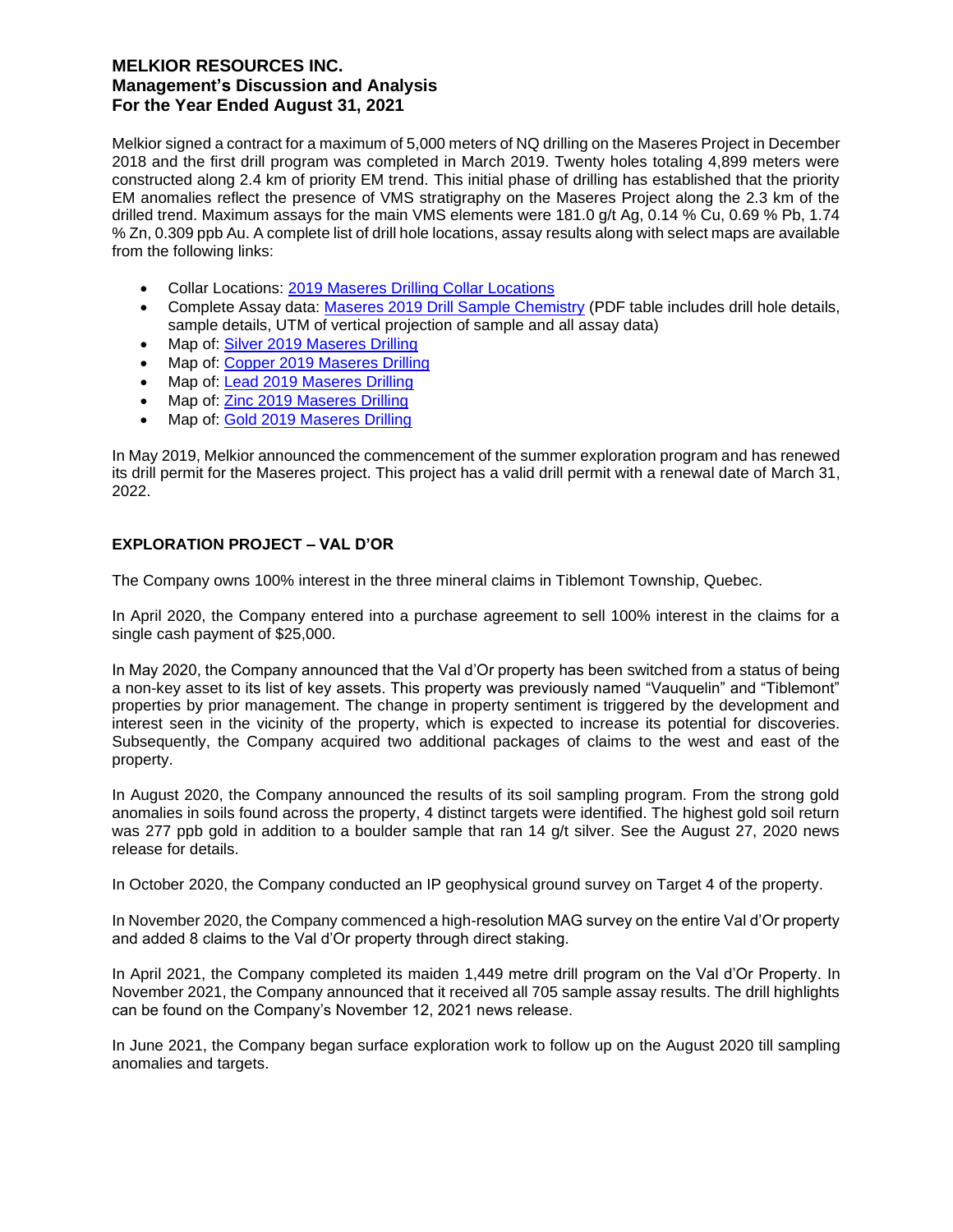## **OTHER EXPLORATION PROJECTS**

## **Launay**

The Company retains a 1.5% NSR on the property, of which one-half may be purchased by Beaufield for \$750,000.

## **RESULTS OF OPERATIONS**

### **Three Months Ended August 31, 2021**

During the three months ended August 31, 2021, the Company reported a net income of \$651,643 (2020 net loss of \$333,750). The Company's net income included items as follows:

- Consulting and management fees of \$2,500 (2020 \$30,000) were paid to management and external consultants;
- Marketing of \$20,192 (2020 \$nil) increased due to increased marketing activities;
- Office and general of \$8,042 (2020 \$3,616) mainly due to higher insurance costs;
- Professional fees of \$17,440 (2020 \$20,005) decreased due to lower legal costs;
- Regulatory fees of \$12,156 (2020 \$9,065) increased due to higher transfer agents costs;
- Share-based payments of \$nil (2020 \$256,000). Share-based payments will vary based on the vesting of stock options.
- Gain on marketable securities of \$700,000 (2020 gain of \$10,000) related to the changes in fair value of the marketable securities; and
- Other income of \$9,985 (2020 \$nil) related to the reduction of the flow-through premium based on expenditures during the period, net of an adjustment based on qualifying expenditures.

## **Year Ended August 31, 2021**

During the year ended August 31, 2021, the Company reported a net income of \$24,799 (2020 - net loss of \$636,361). The Company's net income included items as follows:

- Consulting and management fees of \$69,750 (2020 \$91,475) were paid to management and external consultants;
- Marketing of \$122,012 (2020 \$nil) increased due to increased marketing activities;
- Office and general of \$25,791 (2020 \$20,432) increased due to higher insurance and administrative costs;
- Professional fees of \$98,870 (2020 \$83,500) increased due to higher legal costs related to the Kirkland and Barrick transactions;
- Regulatory fees of \$59,421 (2020 \$60,228) decreased slightly;
- Share-based payments of \$524,000 (2020 \$410,000). Share-based payments will vary based on the vesting of stock options.
- Gain on marketable securities of \$742,878 (2020 –\$2,961) related to the changes in fair value of the marketable securities; and
- Other income of \$176,522 (2020 \$24,219) related to the reduction of the flow-through premium based on expenditures during the period, net of an adjustment based on qualifying expenditures.

|                   | August 31,<br>2021<br>(\$) | August 31,<br>2020<br>(\$) | August 31,<br>2019<br>(5) |
|-------------------|----------------------------|----------------------------|---------------------------|
| Revenue           | -                          | ۰                          |                           |
| Net Income (Loss) | 24.799                     | (636, 361)                 | 14,399                    |

### **SELECTED ANNUAL INFORMATION**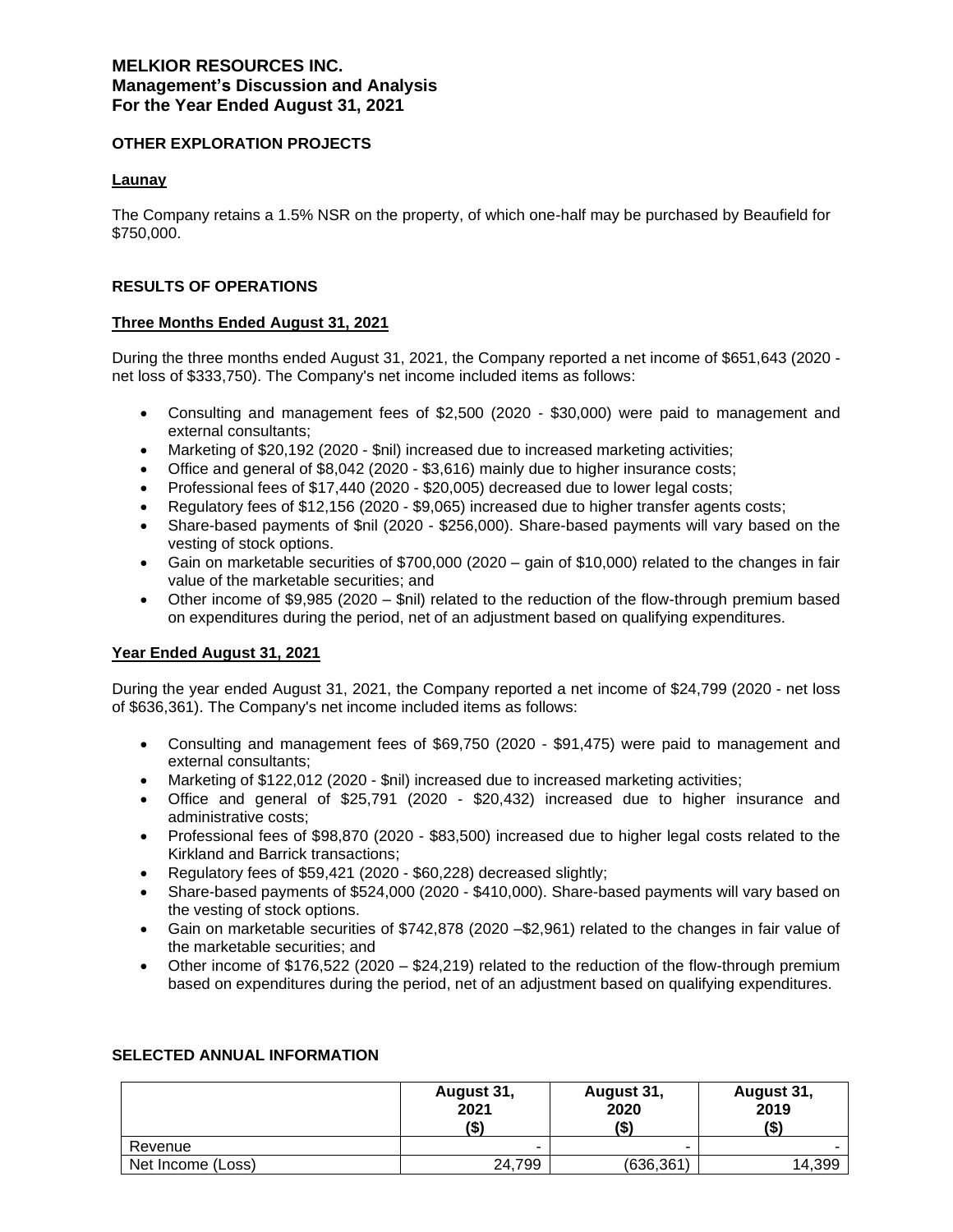| Diluted<br>Basic<br>and<br>Income | 0.00       | (0.03)     | 0.00       |
|-----------------------------------|------------|------------|------------|
| (Loss) Per Share                  |            |            |            |
| <b>Total Assets</b>               | 13,808,910 | 12,376,253 | 11,840,507 |
| Long-Term Debt                    | -          |            |            |
| <b>Dividends</b>                  | -          |            |            |

## **SUMMARY OF QUARTERLY RESULTS**

Results for the eight most recently completed quarters are summarized as follows:

| <b>For the Periods Ending</b> | August 31,<br>2021 | May 31, 2021 | February 28,<br>2021 | November 30.<br>2020 |
|-------------------------------|--------------------|--------------|----------------------|----------------------|
| Net income (loss)             | 651.643            | (5.831)      | (573.092)            | (47.921)             |
| ' Earnings (loss) per share   | 0.03               | (0.00)       | (0.03)               | (0.00)               |

| For the Periods Ending    | August 31,<br>2020 | May 31, 2020 | February 29,<br>2020 | November 30,<br>2019 |
|---------------------------|--------------------|--------------|----------------------|----------------------|
| Net income (loss)         | (333.750)          | (39.752)     | (216.375)            | (46,484)             |
| Earnings (loss) per share | (0.02)             | (0.00)       | (0.01)               | (0.00)               |

## **LIQUIDITY AND CAPITAL RESOURCES**

The Company had cash of \$2,032,383 and working capital of \$2,239,949 at August 31, 2021, compared to \$523,862 of cash and \$1,312,016 of working capital at August 31, 2020.

The Company will need to obtain additional financing for working capital purposes and to continue exploration on its exploration and evaluation assets. The Company is evaluating its options for financing, including the sale of marketable securities, further issuance of common shares and the sale of certain exploration and evaluation assets.

On September 28, 2020, pursuant to the terms of the Kirkland option agreement, the Company closed a subscription by Kirkland of 1,250,000 units of the Company at \$0.80 per unit on a private placement basis for total gross proceeds of \$1 million. Each unit consists of one common share and one common share purchase warrant. Each warrant will entitle Kirkland to purchase one additional common share of the Company at a price of \$1.20 per share for a period of 2 years from the date of issue.

During the year ended August 31, 2021, a total of 550,000 stock options were exercised at \$0.20 per share for aggregate gross proceeds of \$110,000.

### **TRANSACTIONS WITH RELATED PARTIES**

The Company's related parties include companies controlled by officers and close family members of directors and key management, as described below.

Unless otherwise stated, none of the transactions incorporated special terms and conditions and no guarantees were given or received. Outstanding balances are usually settled in cash.

The Company's key management personnel are members of the Board of Directors (of which the president of the Company is a member), as well as the chief financial officers and the corporate secretary. Key management compensation is as follows: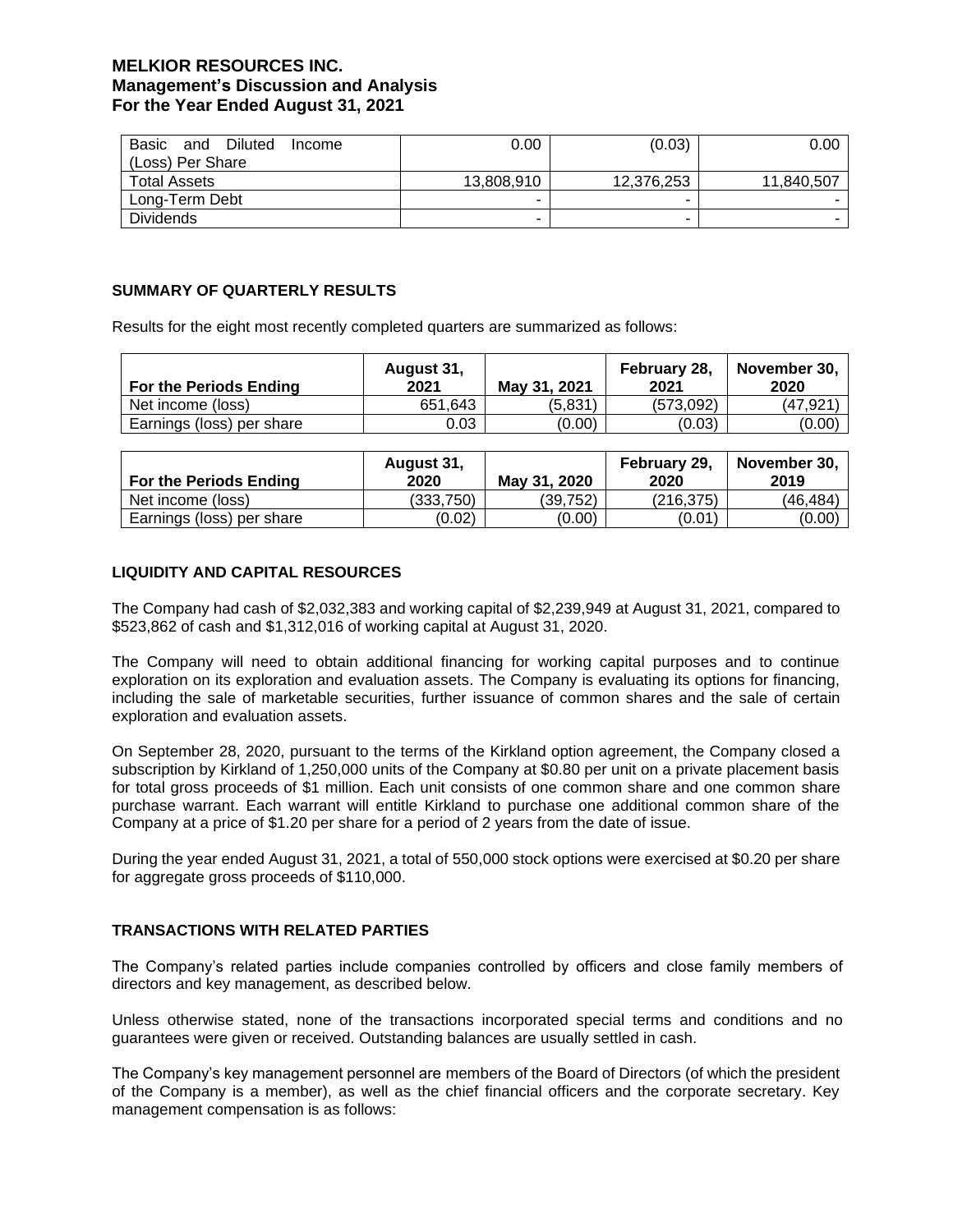|                                    | <b>Year Ended</b><br><b>August 31, 2021</b> | <b>Year Ended</b><br><b>August 31, 2020</b> |         |
|------------------------------------|---------------------------------------------|---------------------------------------------|---------|
| Consulting and management fees (i) | \$<br>75,000                                | \$                                          | 30,000  |
| Professional fees (ii)             | 33,877                                      |                                             | 32,477  |
| Regulatory fees (ii)               | 25,901                                      |                                             | 19.341  |
| Share-based payments               | 524,000                                     |                                             | 199,195 |
| Total key management compensation  | 658,778                                     | S                                           | 281,013 |

As at August 31, 2021, the balance due to related parties amounted to \$4,924 (August 31, 2020 - \$30,787) and was recorded in accounts payable and accrued liabilities.

- (i) Management fees to the Company's CEO are paid pursuant to a 2020 consulting agreement under which Silverwater Capital Corp., a company controlled by the Company's CEO, receives a monthly fee of \$6,250. The Company can terminate the agreement with three months' notice. The fees are recorded partially as consulting fees in exploration and evaluation assets.
- (ii) During the year ended August 31, 2021, the Company paid professional fees and regulatory fees of \$59,778 (year ended August 31, 2020 - \$51,818) to Marrelli Support Services Inc. ("MSSI"), DSA Corporate Services Inc. ("DSA Corp") and DSA Filing Services Limited ("DSA Filing"), together known as the "Marrelli Group", for:
	- Eric Myung, an employee of Marrelli Group, to act as the CFO of the Company;
	- Bookkeeping services;
	- Regulatory filing services;
	- Corporate secretarial services.

### **COMMITMENTS**

The Company does not have any obligations other than NSR payments on its exploration and evaluation assets.

In connection with the flow-through share financing in August 2020, the Company has committed to incur qualifying Canadian Exploration Expenditures (as such term is defined in the Income Tax Act (Canada)) of a total of \$699,999 by December 31, 2021. If the Company does not incur the required qualifying expenditures, it will be required to indemnify the holders of the flow-through shares for any tax and other costs payable by them as a result of the Company not making the required expenditures.

As at August 31, 2021, the Company has incurred the required qualifying exploration expenditures.

### **OFF-BALANCE SHEET ARRANGEMENTS**

The Company has not entered into any off-balance sheet arrangements.

## **FUTURE ACCOUNTING STANDARDS**

For details of the Company's future accounting standards, including accounting standards not yet adopted and accounting standards amended, but not yet effective, please refer to note 4 of the Company's audited financial statements.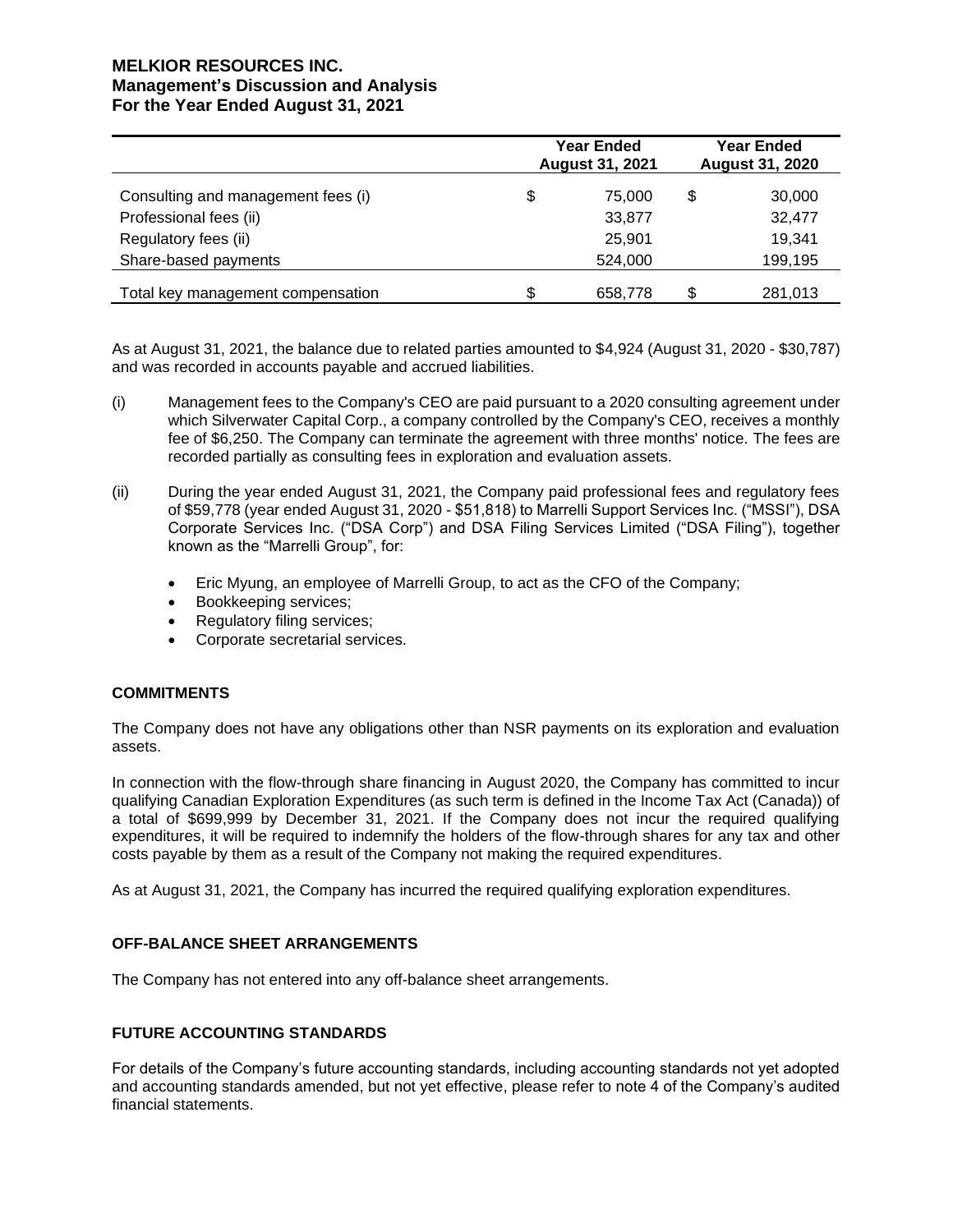## **OUTSTANDING SHARE INFORMATION**

|                             | <b>December 14, 2021</b> | <b>August 31, 2021</b> | <b>August 31, 2020</b> |
|-----------------------------|--------------------------|------------------------|------------------------|
|                             |                          |                        |                        |
| <b>Common Shares</b>        | 21,910,754               | 21,910,754             | 20,049,420             |
| Warrants                    | 3,250,000                | 3,250,000              | 2,000,000              |
| Finders' Warrants           | Nil                      | Nil                    | 29,167                 |
| <b>Stock Options</b>        | 1,935,000                | 1,935,000              | 1,815,000              |
| <b>Fully Diluted Shares</b> | 27,095,754               | 27,095,754             | 23,893,587             |

#### **FINANCIAL INSTRUMENTS**

Financial instruments are agreements between two parties that result in promises to pay or receive cash or equity instruments. The carrying values of cash, other receivables, marketable securities, and accounts payable and accrued liabilities approximate their fair values due to their short term to maturity.

The following table sets forth the Company's financial assets measured at fair value by levels within the fair value hierarchy:

| <b>August 31, 2021</b> | Level 1 |         | Level 2 |                | Level 3 | Total         |  |
|------------------------|---------|---------|---------|----------------|---------|---------------|--|
| Marketable securities  | \$      | ٠       | S       | $\blacksquare$ | 215.001 | 215,001<br>\$ |  |
| <b>August 31, 2020</b> |         | Level 1 | Level 2 |                | Level 3 | Total         |  |
| Marketable securities  | S       | 40,000  | \$      | ۰              | 300,000 | 340,000       |  |

Investments in NiCan Limited and St. Peter's Spirits Inc., which are private entities, shares costs approximate the fair values as there is insufficient more recent information available to measure fair value.

The Company has exposure to the following risks from its use of financial instruments:

- Credit risk;
- Liquidity risk; and
- Market risk.

### **Credit Risk**

Credit risk is the risk that one party to a financial instrument will cause a financial loss for the other party by failing to discharge an obligation. The Company manages credit risk, in respect of cash, by placing at major Canadian financial institutions. The Company's maximum exposure to credit risk at August 31, 2021 was \$2,032,383 (2020 - \$523,862).

### **Liquidity Risk**

Liquidity risk is the risk that the Company will not be able to meet its financial obligations as they fall due. The Company's approach to managing liquidity is to ensure, as far as possible, that it will always have sufficient liquid funds to meet its liabilities when due, under both normal and stressed conditions, without incurring unacceptable losses or risking damage to the Company's reputation. The contractual financial liabilities of the Company as of August 31, 2021 equal \$31,975 (2020 - \$105,209). All of the liabilities presented as accounts payable are due within 30 days of August 31, 2021. The cash available is sufficient to meet the Company's financial obligations at year end.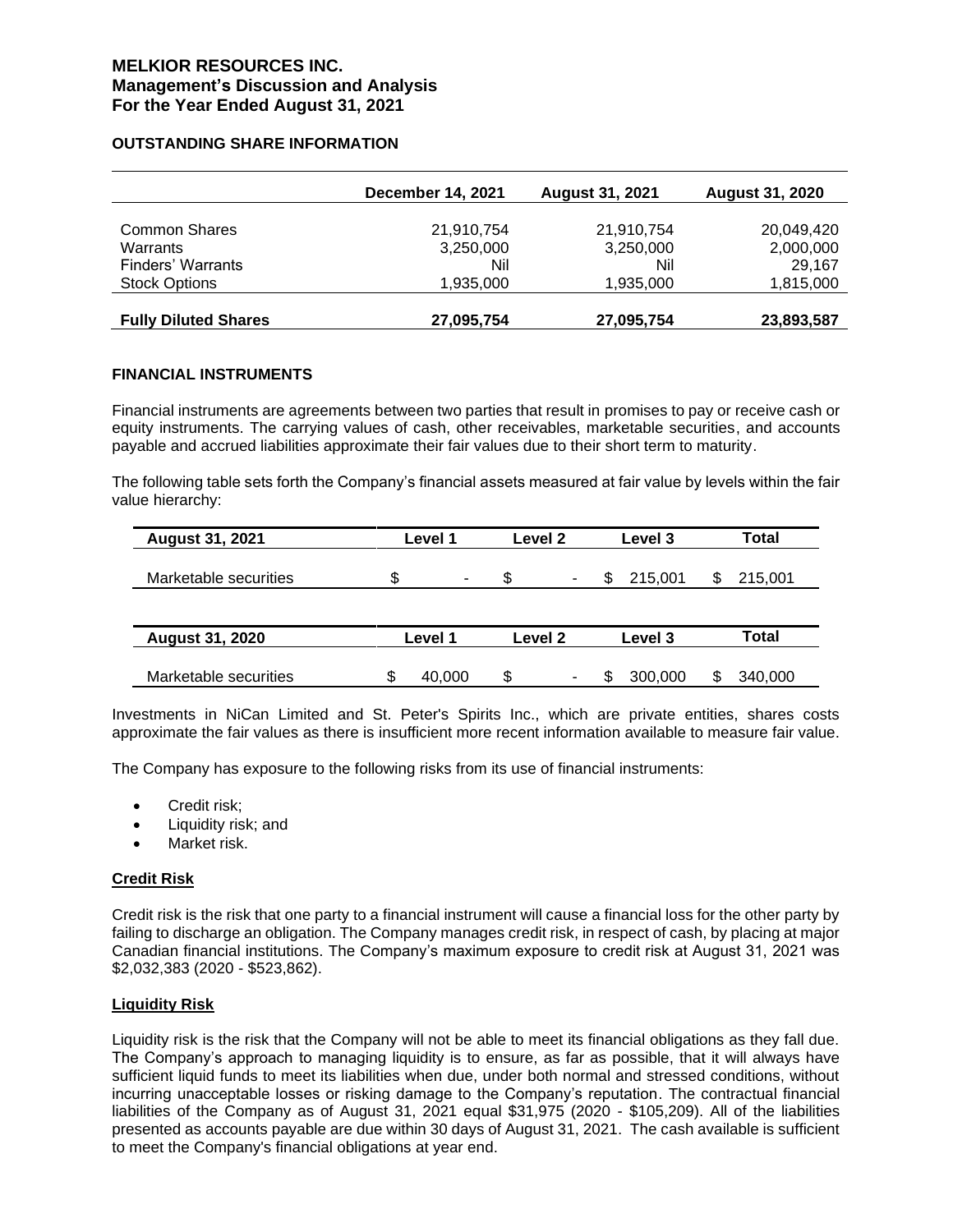## **Market Risk**

Market risk is the risk that changes in market prices, such as foreign exchange rates and interest rates, will affect the Company's income or the value of its holdings of financial instruments. The objective of market risk management is to manage and control market risk exposures within acceptable parameters, while optimizing the return on capital.

- *i) Currency risk -* The Company has no funds held in a foreign currency, and as a result, is not exposed to significant currency risk on its financial instruments at year-end.
- *ii) Interest rate risk -* Interest rate risk is the risk that future cash flows will fluctuate as a result of changes in market interest rates. Interest earned on cash is at nominal interest rates, and therefore, the Company does not consider interest rate risk to be significant. The Company has no interestbearing financial liabilities.
- *iii) Other price risk -* Other price risk is the risk that the fair value or future cash flows of a financial instrument will fluctuate due to changes in market prices, other than those arising from interest rate risk. The Company is exposed to other price risk with respect to its marketable securities

## **Capital Management**

The Company considers its capital to be comprised of shareholders' equity.

The Company manages the capital structure and makes adjustments to it in light of changes in economic conditions and the risk characteristics of the underlying assets. To maintain or adjust the capital structure, the Company may attempt to issue new shares. Although the Company has been successful at raising funds in the past through the issuance of share capital, it is uncertain whether it will continue this method of financing due to the current difficult market conditions.

In order to facilitate the management of its capital requirements, the Company prepares expenditure budgets that are updated as necessary depending on various factors, including successful capital deployment and general industry conditions.

Management reviews the capital structure on a regular basis to ensure that the above objectives are met. There have been no changes to the Company's approach to capital management during the years ended August 31, 2021 and 2020. The Company is not subject to externally imposed capital requirements.

### **ECONOMIC CONDITIONS – COVID-19**

Due to the worldwide COVID-19 outbreak, material uncertainties may come into existence that could influence management's going concern assumption. Management cannot accurately predict the future impact COVID-19 may have on:

- Global gold prices;
- Demand for gold and the ability to explore for gold;
- The severity and the length of potential measures taken by governments to manage the spread of the virus, and their effect on labour availability and supply lines;
- Availability of essential supplies, such as water and electricity;
- Purchasing power of the Canadian dollar; or
- Ability to obtain funding.

The Canadian government has not introduced measures which impede the activities of the Company. Management believes the business will continue and accordingly, the current situation bears no impact on management's going concern assumption. However, it is not possible to reliably estimate the length and severity of these developments and the impact on the financial results and condition of Manitou in future periods. The impact on the financial results and condition of the Company in future periods.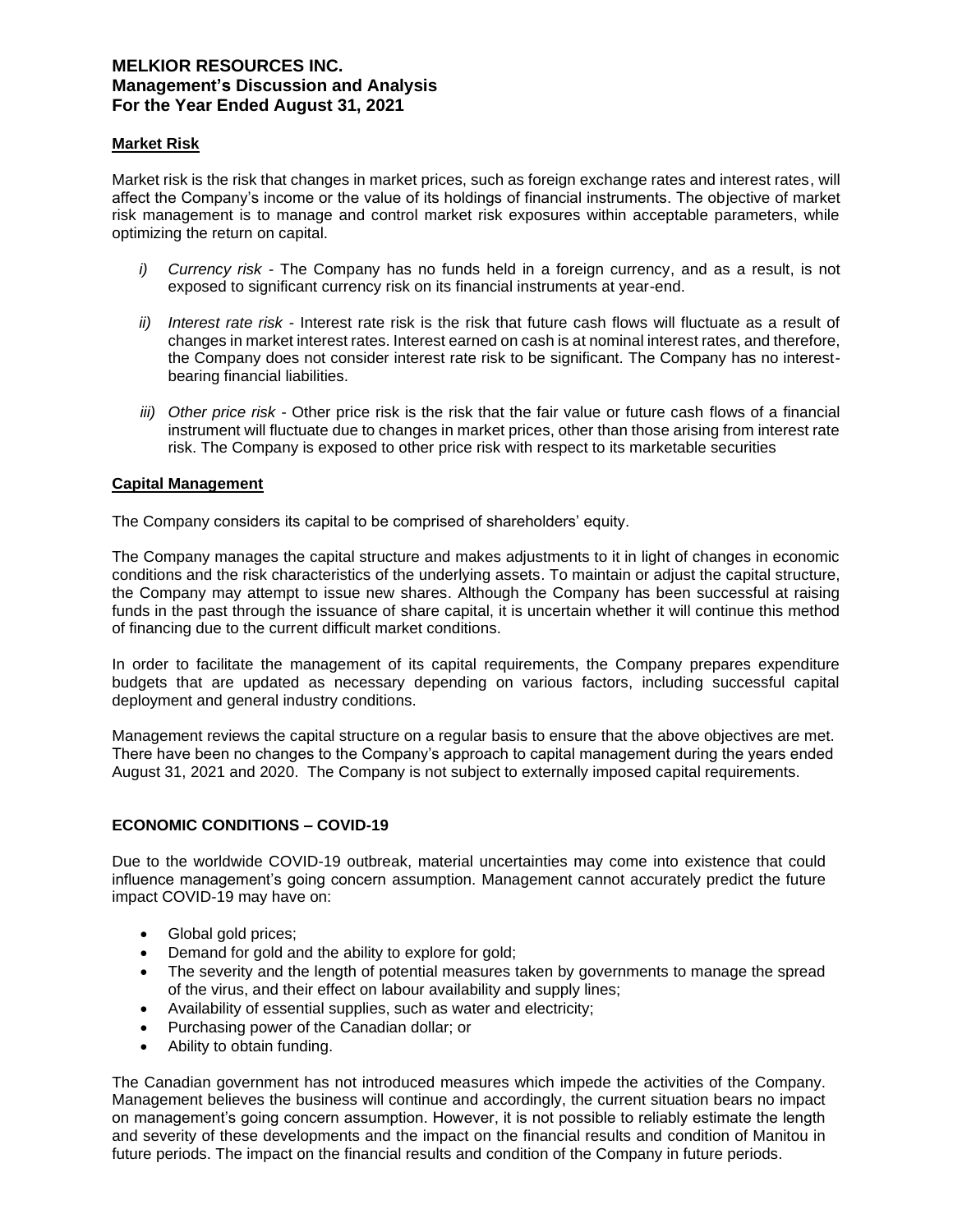## **RISKS**

The following discussion reviews a number of important risks that management believes could impact the Company's business. There are other risks, not identified below, which currently or may in the future exist in the Company's operating environment.

### **Exploration and Mining Risks**

The business of exploration for minerals and mining involves a high degree of risk. Few properties that are explored are ultimately developed into producing mines. At present, there are no known bodies of commercial ore on the mineral properties of which the Company intends to acquire an interest and the proposed exploration program is an exploratory search for ore. Unusual or unexpected formations, formation pressures, fires, power outages, labor disruptions, flooding, cave-ins, landslides, and the inability to obtain suitable or adequate machinery, equipment or labor are other risks involved in the conduct of exploration programs. The Company from time to time augments its internal exploration and operating expertise with due advice from consultants and others as required. The economics of developing gold and other mineral properties is affected by many factors, including the cost of operations, variation of the grade of ore mined and fluctuations in the price of any minerals produced. There are no underground or surface plants or equipment on the Company's mineral properties, or any known body of commercial ore.

### **Titles to Property**

While the Company has diligently investigated title to the various properties in which it has interest, and to the best of its knowledge, title to those properties are in good standing, this should not be construed as a guarantee of title. The properties may be subject to prior unregistered agreements or transfer, or native or government land claims, and title may be affected by undetected defects.

### **Permits and Licenses**

The Company's operations may require licenses and permits from various governmental authorities. There can be no assurance that the Company will be able to obtain all necessary licenses and permits that may be required to carry out exploration, development and mining operations at its projects.

### **Metal Prices**

Even if the Company's exploration programs are successful, factors beyond the control of the Company may affect marketability of any minerals discovered. Metals prices have historically fluctuated widely and are affected by numerous factors beyond the Company's control, including international, economic and political trends, expectations for inflation, currency exchange fluctuations, interest rates, global or regional consumption patterns, speculative activities and worldwide production levels. The effect of these factors cannot be accurately predicted.

### **Competition**

The mining industry is intensely competitive in all its phases. The Company competes with many companies possessing greater financial resources and technical facilities than itself for the acquisition of mineral interests, as well as for recruitment and retention of qualified employee. The current markets put additional pressure on the availability of contract suppliers, equipment and personnel.

### **Environmental Regulations**

The Company's operations are subject to environmental regulations promulgated by government agencies from time to time. Environmental legislation provides for restrictions and prohibitions of spills, release or emission of various substances produced in association with certain mining industry operations, such as seepage from tailing disposal areas, which could result in environmental pollution. A breach of such legislation may result in imposition of fines and penalties. In addition, certain types of operations require submissions to and approval of environmental impact assessments. Environmental legislation is evolving in a manner, which means stricter standards, and enforcement, fines and penalties for non-compliance are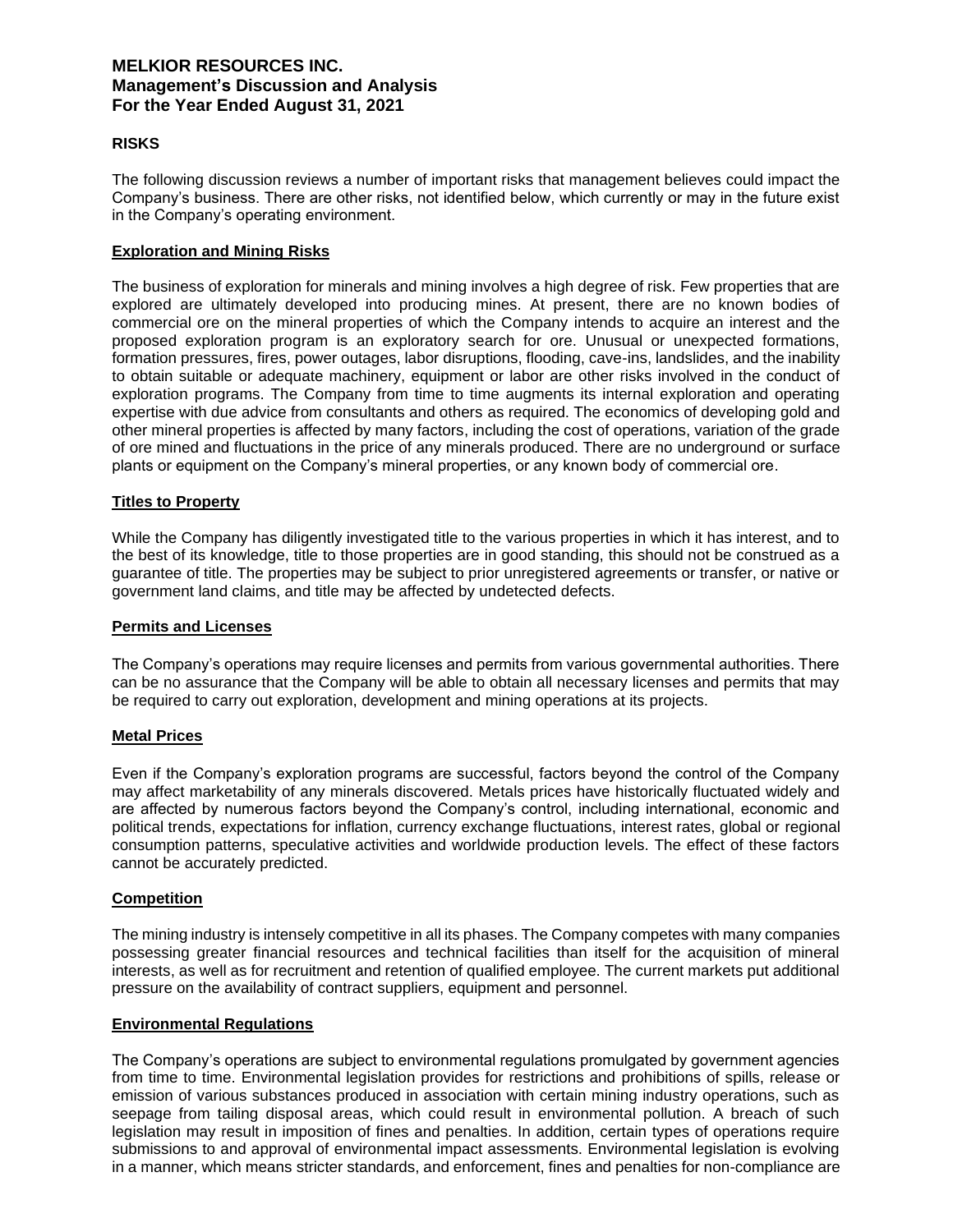more stringent. Environmental assessments of proposed projects carry a heightened degree of responsibility for companies and directors, officers and employees. The cost of compliance with changes in governmental regulations has a potential to reduce the profitability of operations. The Company intends to fully comply with all environmental regulations.

## **First Nations**

First Nations are increasingly making lands and rights claims in respect of existing and prospective resource projects on lands asserted to be First Nations' traditional or treaty lands. Should a First Nation make such a claim in respect of Melkior's properties and should such claim be resolved by government or the courts in favor of the First Nation, it could materially adversely affect the business of the Company.

Many of Melkior's contractors and suppliers live and work in the local communities. The Company regularly consults with communities proximal to the Company's exploration activities to advise them of plans and answer any questions they may have about the activities.

## **Conflicts of Interest**

Certain directors of the Company are also directors, officers or shareholders of other companies that are similarly engaged in the business of acquiring, developing and exploiting natural resource properties. Such associations may give rise to conflicts of interest from time to time. The directors of the Company are required by law to act honestly and in good faith with a view to the best interests of the Company and to disclose any interest, which they may have in any project or opportunity of the Company. If a conflict of interest arises at a meeting of the board of directors, any director in a conflict will disclose that interest and abstain from voting on such matter. In determining whether the Company will participate in any project or opportunity the directors will primarily consider the degree of risk to which the Company may be exposed and its financial position at that time.

### **Stage of Development**

The Company's properties are in the exploration stage and to date none of them have a proven ore body. The Company does not have a history of earnings or the provision of return on investment, and in future there is no assurance that it will produce revenue, operate profitably or provide a return on investment.

### **Industry Conditions**

Mining and milling operations are subject to government regulations. Operations may be affected in varying degrees by government regulations, such as restrictions on production, price controls, tax increase, expropriation of property, pollution controls or changes in conditions under which minerals may be mined, milled or marketed. The marketability of minerals may be affected by numerous factors beyond the control of the Company, such as government regulations. The Company undertakes exploration in areas that are or could be the subject of native land claims. Such claims could delay work or increase exploration costs. The effect of these factors cannot be accurately determined.

### **Uninsured Hazards**

Hazards, such as unusual geological conditions, are involved in exploring for and developing mineral deposits, The Company may become subject to liability for pollution or other hazards, which cannot be insured against or against which the Company may elect not to insure because of high premium costs or other reasons. The payment of any such liability could result in the loss of Company assets or the insolvency of the Company.

### **Future Financing**

Completion of future programs may require additional financing, which may dilute the interests of existing shareholders. Access to future financing is not a certainty. The ongoing international financial crisis could have an impact.